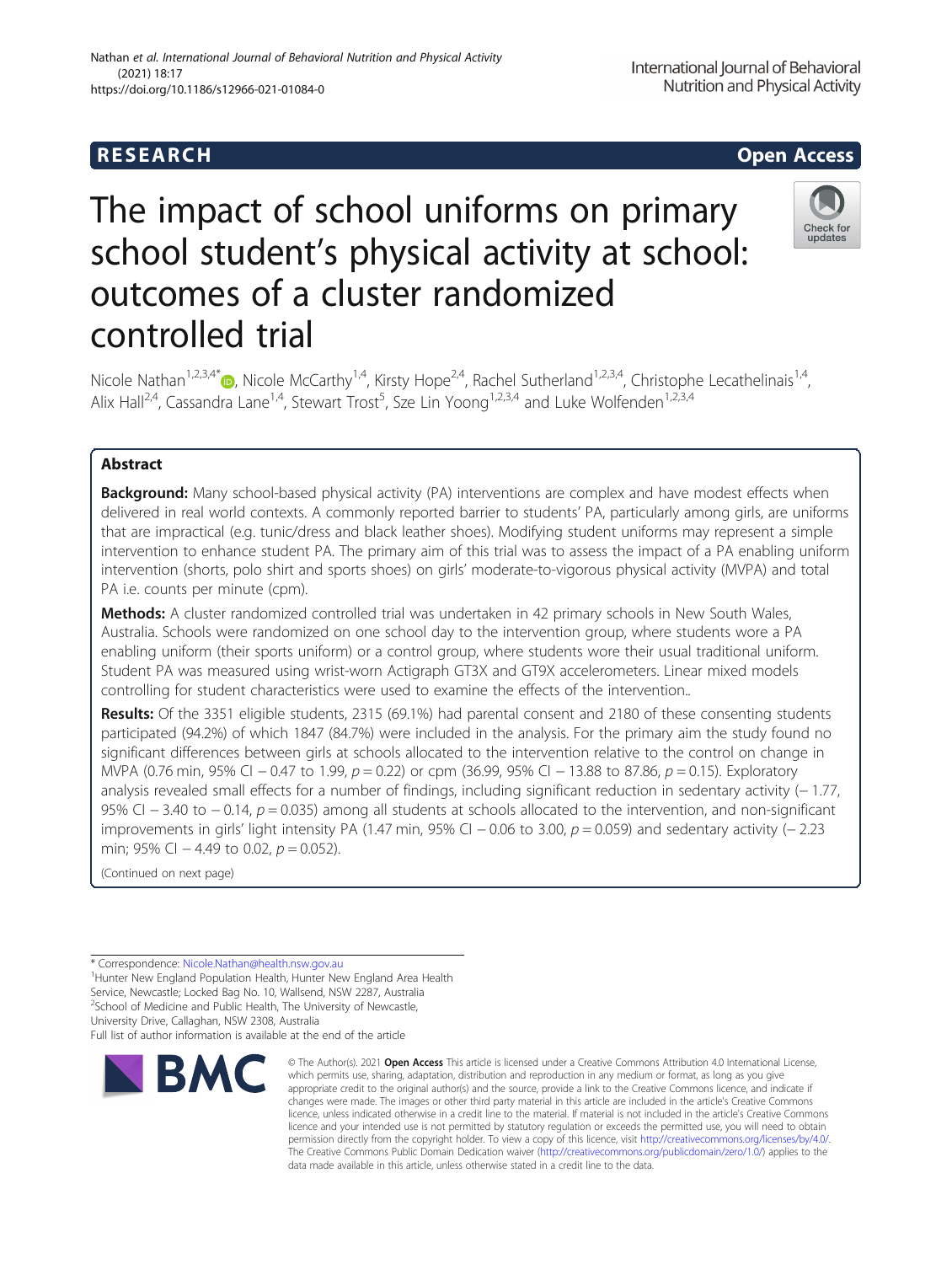## (Continued from previous page)

**Conclusion:** The findings suggests that the intervention may yield small improvements in some measure of PA and require substantiation in a larger RCT with longer-term follow-up. The inclusion of additional intervention components may be required to achieve more meaningful effects.

Trial registration: The trial was prospectively registered with Australian New Zealand Clinical Trials Register [ACTR](https://www.anzctr.org.au/Trial/Registration/TrialReview.aspx?id=373521&showOriginal=true&isReview=true) [N12617001266358](https://www.anzctr.org.au/Trial/Registration/TrialReview.aspx?id=373521&showOriginal=true&isReview=true) 1st September 2017.

Keywords: Schools, Uniform, Policies, Girls, Physical activity

## Background

Children's participation in at least 60 min of moderateto-vigorous physical activity (MVPA) per day is essential for their healthy growth and development [\[1\]](#page-7-0) and the prevention of future chronic disease [\[2](#page-7-0)]. Despite this, international research indicates that many school-aged children, girls in particular, are not sufficiently active [\[3](#page-7-0)]. Girls are between 17 and 19% less active than boys [\[4](#page-7-0), [5\]](#page-7-0), with differences beginning from as young as 8 years [[5,](#page-7-0) [6](#page-7-0)]. As such, improving physical activity during childhood, particularly among girls, has been identified as a public health priority [\[7](#page-7-0)].

Schools are a key setting for the promotion of physical activity as they reach almost all students on an on-going basis [[8\]](#page-7-0). Despite this, school-based interventions to improve girls' physical activity have reported mixed effects [[9,](#page-7-0) [10](#page-8-0)]. While efficacious interventions exist, they are often multi-component, comprehensive programs that target physical activity opportunities before, during and after school [[11](#page-8-0), [12\]](#page-8-0). The complex nature of multicomponent school-based interventions make them susceptible to poor implementation fidelity, particularly when their delivery is attempted in more real world contexts [\[12](#page-8-0)]. Further, such interventions demand significant ongoing investment by governments in staff training, infrastructure and resources to deliver and be maintained. Consequently, such interventions are often overlooked by policy makers as credible options for large scale dissemination [[13,](#page-8-0) [14\]](#page-8-0). Simple interventions that are effective, scalable and low cost are urgently needed if population rates of physical activity among girls are to be improved [\[15](#page-8-0)–[17\]](#page-8-0).

Many jurisdictions internationally including Australia, United Kingdom, Japan and parts of south-east Asia, Canada, Africa and South America require students in some or all schools to wear a uniform to school  $[18–20]$  $[18–20]$  $[18–20]$  $[18–20]$  $[18–20]$ . Typically, such uniforms are formal, and girls are required to wear a uniform that may comprise of a dress or tunic with socks or stockings and black leather shoes. A reported impediment to girl's physical activity at school is the impracticality of their uniforms. For example, a 2006 review by Allender et al. [[21\]](#page-8-0) which included 24 qualitative research studies of UK children's and adults' reasons for participation and non-

participation in sport and physical activity, identified that inappropriate uniforms were major barriers to girls participating in school sport. In Australia a qualitative study of 54 primary school children from six schools found that girls reported that their uniform significantly limited their ability to be active at break time, stating uniforms "held them back from running" and restricted them from playing sports  $[16]$  $[16]$ . Furthermore there is some evidence to suggest an association with uniforms and girls school activity. For example, a 2012 repeat cross sectional study of 64 Grade 6 students from one Western Australian school, found that girls took significantly more steps during break times when wearing sports uniform (1134.1 steps) compared to their traditional uniform (933.3 steps) ( $p = 0.006$ ) [[15\]](#page-8-0).

These findings suggest that girls' natural tendency for physical activity may be facilitated through a simple change to a physical activity enabling uniform. If found to be effective, such an intervention may have considerable public health appeal particularly as it may be a more sustainable strategy in the long term. As such, it may be more amenable for large scale implementation than many of the complex school-based physical activity interventions that have dominated the literature to date. Previous comprehensive systematic reviews of the literature have failed to identify experimental research examining the effectiveness of interventions to increase girls' physical activity through uniform modifications. To address this important evidence gap, a study was conducted to assess the impact of a uniform intervention on girl's aged 8–10 years physical activity levels across the whole school day, as well as during school break time. The secondary aim was to assess the impact of the uniform intervention on students (both girls and boys) aged 8–10 years physical activity levels across the school day as well as school breaks.

# Methods

Approval to conduct this study was obtained from Hunter New England Human Research Ethics Committee (06/07/26/4.04), University of Newcastle (H-2008- 0343), and the NSW Department of Education and Maitland-Newcastle Catholic Schools Office.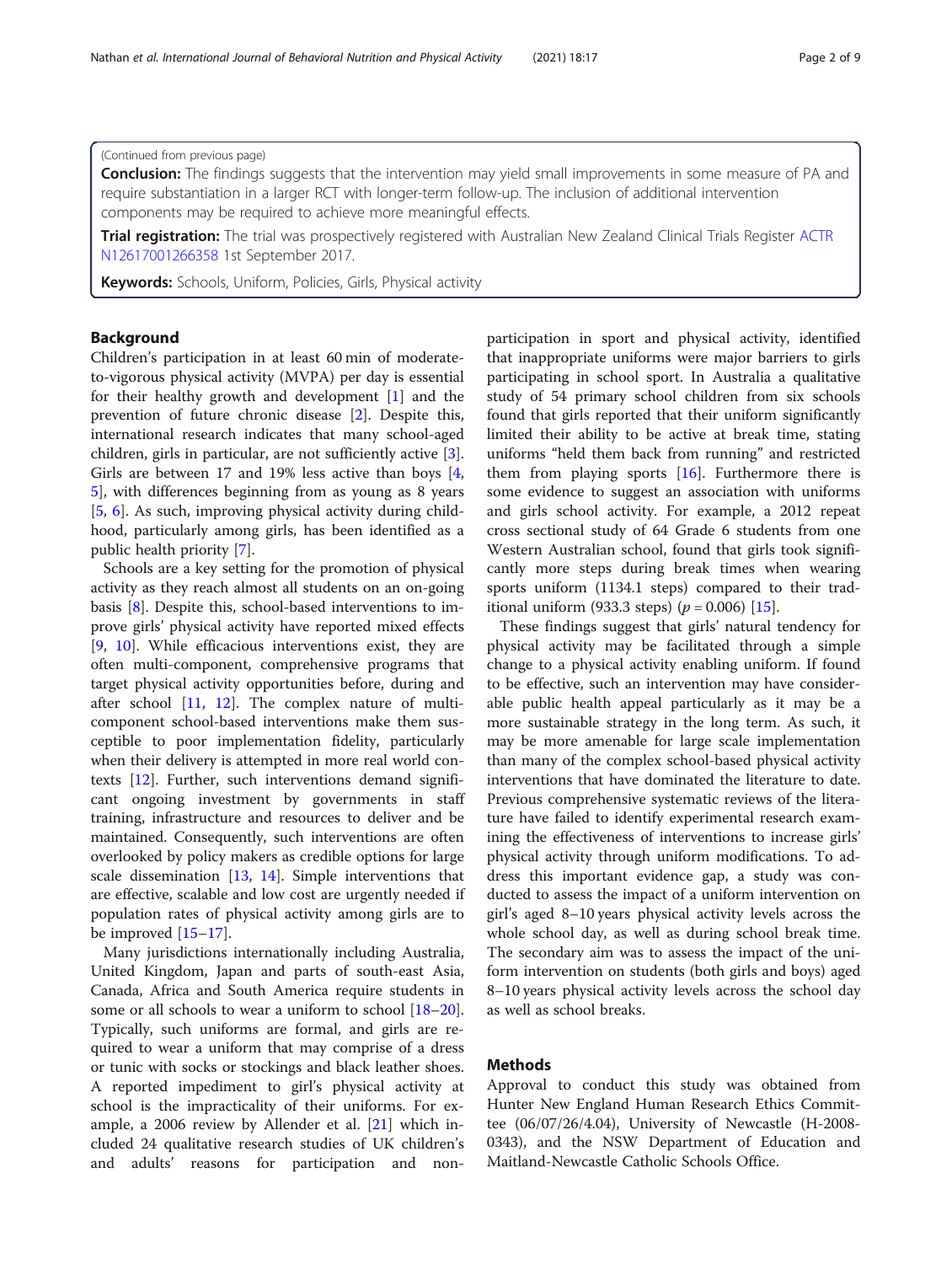## Design and setting

The study employed a cluster randomized controlled trial (cRCT) in primary schools (which cater for children aged 5–12 years), in the Hunter New England region of NSW. Schools were the unit of allocation and randomly allocated to receive the intervention or to a no intervention control. Physical activity outcome data were collected at the student level via accelerometer. The Hunter New England region covers a large geographical region (more than  $130,000$ km<sup>2</sup>) and consists of a socioeconomically and demographically diverse population of approximately 117,000 children aged 5–14 years [[22](#page-8-0)] and over 400 primary schools. The study follows the CONSORT guidelines and TIDIER guideline for intervention studies (see Appendix for checklist).

# Participants, recruitment, randomization and blinding Schools

Government and Catholic schools from the study region were placed in a random order and invited to participate. Schools were excluded in they were participating in another physical activity intervention; or catered exclusively for children requiring specialist care; or have a sports uniform that children wear each day. School principals were provided with a study information package and asked to provide written informed consent. Consenting eligible schools were randomly allocated in a 1:1 ratio to the uniform intervention or control by an independent investigator using a computerized random number generator.

## Students

Following principal consent all children in Grades 2 and 3 (aged 8–10 years) were provided, by a member of the research team, an information package that they were asked to give to their parent or guardian. The information package included an information statement overviewing the purpose of the study and a consent form which sought active consent for their child to participate in the study. Two weeks following distribution of the information packages, parents who had not returned a consent form were telephoned by staff employed through the school and asked if they would like to consent to child participation. As the intervention was initiated school wide, consent from parents and children was sought for participation in the data collection component only.

## Intervention

Both intervention and control schools had a "traditional school uniform", which for girls consists of a skirt or dress and for boys, shorts and a button up shirt with black leather shoes for both, and a uni-sex sports uniform which consists of the same shorts and polo-shirt for girls and boys which is worn with sports shoes. The usual school uniform is typically worn 4 days per week and the sports uniform once per week on their designated sports day. School staff, supported by the research team, asked all students in Grades 2 and 3 in the intervention arm to wear their school sports uniform on a day when they would normally wear a traditional uniform (i.e. not their scheduled sports day). Sports day, a single day in the week where all children engaged in organised sport and are required to wear a sports (physical activity enabling) uniform were excluded. This enabled a contrast of the effects of wearing versus not wearing an activity enabling uniform on measures of physical activity on usual (non-sport day) days of the week. Thus the activity enabling uniform intervention day was randomly generated by an independent statistician using a computerized random number function in Microsoft Excel (excluding their sports day). This day is referred to as "intervention day" while the remaining days are referred to as "usual days". There were no other changes to school or classroom timetables or curricula.

## Control schools

Students in control schools continued with their schools' normal uniform practices during the data collection period. A random non-sports day where students wore their traditional school uniform was picked to serve as the 'comparison day'.

# Data collection and measures

# School characteristics

Data regarding school type (Government, non-Government Catholic), number of students and the postcode of the locality of the school were obtained from participating schools.

## Student characteristics

Students' sex, age and residential post-code were collected from student consent forms.

# Primary aim: girl's mean MVPA and mean physical activity counts per school day

Girls' physical activity during school hours were measured objectively using wrist-worn ActiGraph GT3X+ and GT9X accelerometers (ActiGraph Corporation, Pensacola, FL). Two research assistants visited each class and demonstrated to students and teachers how to fit the accelerometer to the wrist of their non-dominant hand and answered any questions they may have had. Teachers assisted those students who could not fit the accelerometer themselves. Students wore accelerometers for one school week (Monday through Friday) for the whole school day (9 a.m to 3 p.m), except during waterbased activities. To be included in the analysis, students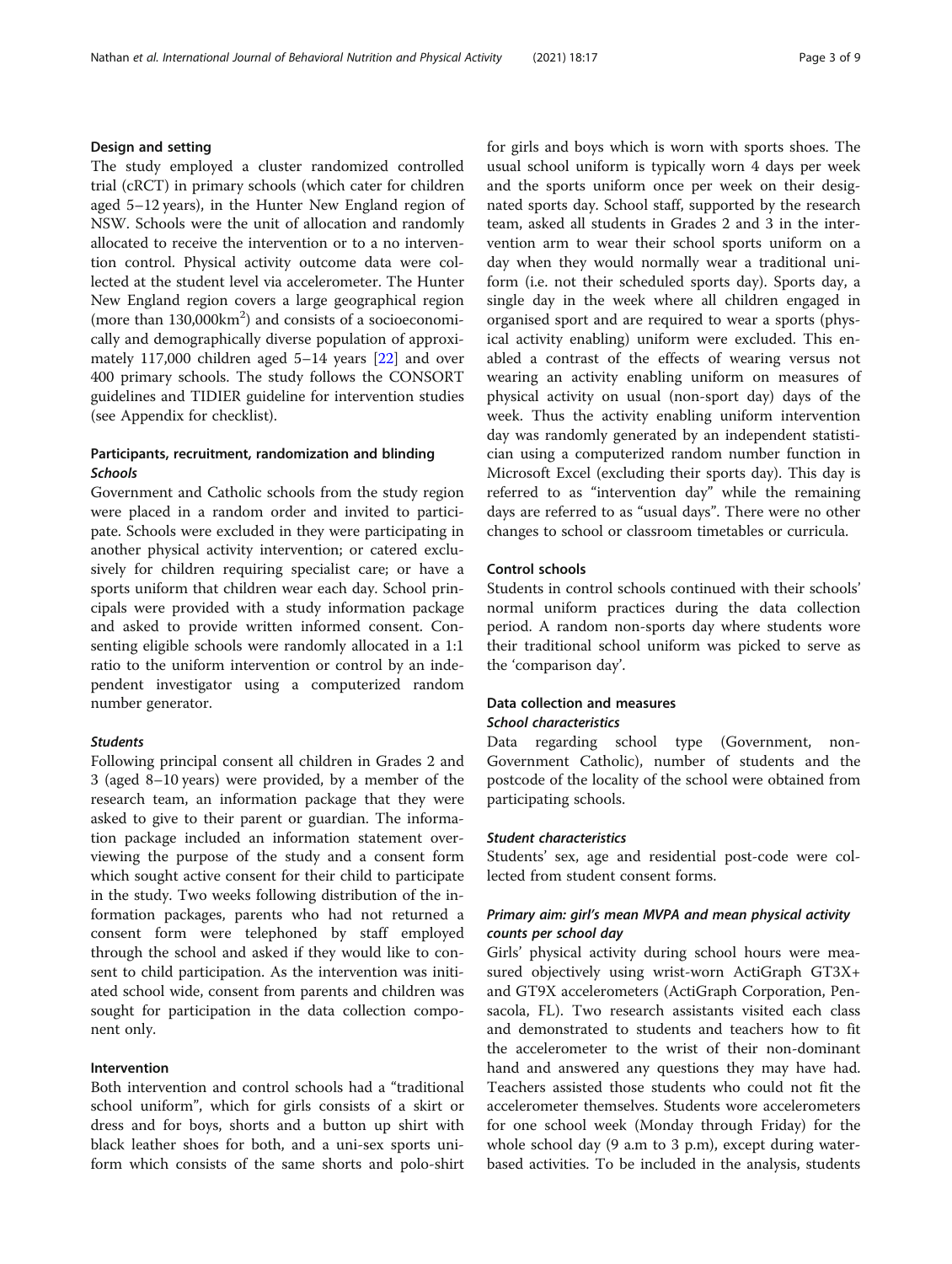needed to have worn the accelerometer for at least 80% of the intervention day (i.e. sports uniform day) and usual day. Accelerometer non-wear time was calculated by summing the number of consecutive zero counts accumulated in strings ≥20 min. Wear time was estimated by subtracting non-wear time from the total monitoring time for the school day. Accelerometer counts were classified as sedentary, light-intensity physical activity, and MVPA using the vertical axis wrist cut-points developed by Chandler et al. [[23\]](#page-8-0) Counts per minute (cpm) was calculated by dividing the total accelerometer counts by the minutes of wear time. Activity across the whole school day as well as segmented for break time (i.e. recess and lunch time) was assessed. Both intervention and control schools were randomly allocated to have data collected in 1 week during a 6 week schedule i.e. from 30th October to 11th December 2017.

# Secondary aim: all student's mean MVPA and counts per minute

As per the primary aim the mean MVPA and counts per minute for all students (boys and girls) were assessed across the whole school day as well as segmented for break times.

#### Sample size and power

Based on 44 schools (22 per group) with an average of 40 Grade 2–3 female students, assuming a participation rate of 50%, an ICC of 0.05, and an MVPA standard deviation of 12  $[11]$  $[11]$  $[11]$ , this would be sufficient to detect an absolute difference in girls' minutes of MVPA of approximately 3.2 min with 80% power, and an alpha of 0.05.

#### Analyses

All analyses were performed in SAS 9.3 (SAS Institute Inc., Cary, NC). Descriptive statistics were used to describe the school (school size, type, geographic location) and student sample (sex, age, grade, geographic location and socio-economic status). School and student postcodes were used to categorize their locality as either 'rural' (outer regional, remote and very remote areas) or 'urban' (regional cities and inner regional areas) based upon the Australian Bureau of Statistics (ABS) Australian Standard Geographical Classification (ASGC) system. Schools and students whose postcodes were ranked in the top 50% of NSW postcodes, based on the ABS Socio-Economic Indexes For Australia (SEIFA), were categorized as 'higher socio-economic areas', while those in the lower 50% were categorized as 'lower socioeconomic areas'. Linear mixed models controlling for students socio-economic area, school type, geographic location, wear time and sex were used to assess the mean change in outcomes, from 'usual days' to

'intervention day', between the two groups. All models included fixed effects for group, intervention day and a group by intervention day interaction term, as well as a random intercept for school to account for the clustered design of the trial, and a random intercept for child nested within school, to account for the repeated measurements taken on children. For each outcome, subgroup analyses were undertaken to determine the intervention effect within sex, by adding a gender-by-groupby-intervention day interaction term as a fixed effect in the original model. For completeness and for descriptive purposes only, the effect of the intervention on boys was analyzed and presented with that of girls and with the whole sample combined, as well as the differential effect between boys and girls. Additionally, given evidence of the benefits of reduced sedentary activity, and increase of light activity, post-hoc exploratory analyses were undertaken to assess any potential effect of the intervention for these outcomes. Such analyses were not registered a-priori and were intended to be hypothesis generating. Finally, student physical activity data were analysed across the whole school day and segmented for break times. All statistical tests were two tailed and alpha level was set at 0.05.

## Results

Of the 44 schools that agreed to participate, two schools were deemed ineligible and were excluded (prior to randomization) as they allowed students to wear their sports uniform each school day. This left 42 schools in the final sample. From these schools, overall consent was obtained for 2315 Grade 2–3 students (69.1%) including 1195 girls (48.4% of consenters). Student sex was significantly associated with consent, with slightly more girls consenting than boys (69.3% vs 64.5%). Of these students, 2180 wore an accelerometer (94.2% of consenting students), including 1146 girls (95.9% of consenting girls). Overall, 1847 students and 961 girls that wore an accelerometer provided valid outcome data. (see Fig. [1](#page-4-0) CONSORT).

Characteristics of the participating schools and students are outlined in Table [1](#page-5-0). A greater proportion of schools allocated to the intervention were from more disadvantaged areas (71% vs 57%) and a higher proportion of students attending intervention schools were from major cities (67% vs 52%). Otherwise the characteristics of schools and students allocated to intervention and control groups were similar.

# Primary aim: girls' MVPA and counts per minutes during the school day

There was no significant difference between groups for change in girls' MVPA (0.76 min, 95% CI − 0.47 to 1.99,  $p = 0.22$ ) or cpm (36.99, 95% CI – 13.88 to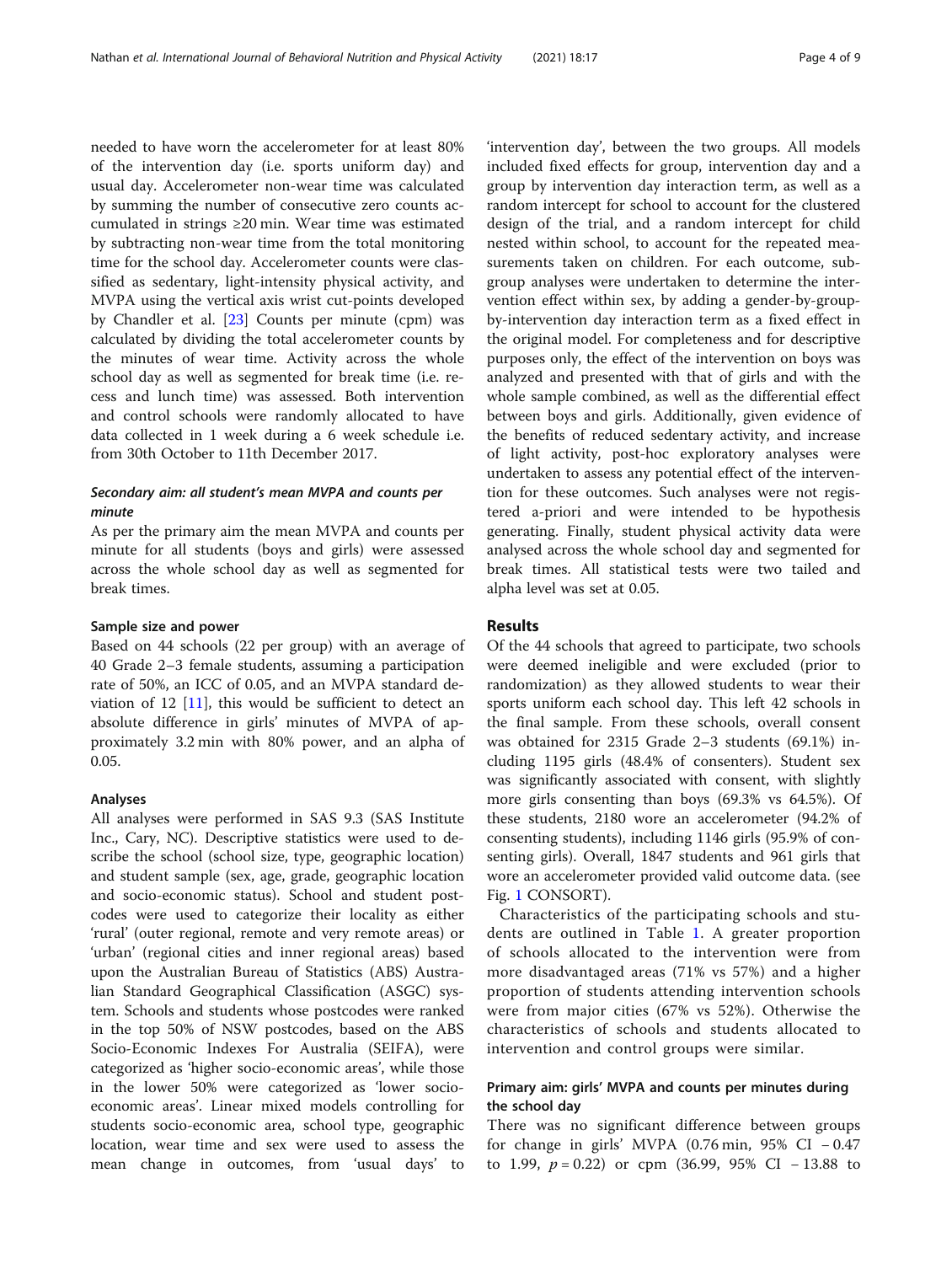<span id="page-4-0"></span>

87.86,  $p = 0.15$ ) (Table [2\)](#page-6-0). Similarly, when segmented for break time there was no significant impact of the intervention on girls' MVPA (0.13 min, 95% CI − 0.61 to 0.87,  $p = 0.73$ ) or cpm (35.07, CI - 111.14 to 181.28,  $p = 0.63$  $p = 0.63$ ) (Table 3).

# Secondary aim: all student's MVPA and counts per minute during the school day

There was no significant difference in students' (combined boy and girl) change in school day MVPA between

groups (0.71 min, 95% CI – 0.18 to 1.60,  $p = 0.11$ ) or cpm (36.41, 95% CI – 0.4[2](#page-6-0) to 73.23,  $p = 0.053$ ) (Table 2). There was no differential effect between females and males for MVPA (0.12 min, 95% CI − 1.65 to 1.90,  $p =$ 0.89) or cpm (1.96, 95% CI – 71.76 to 75.67,  $p = 0.96$ ) (data not presented in tables). When segmented for break time there remained no significant between group differences on change in MVPA (0.30 min, 95% CI − 0.23 to 0.84,  $p = 0.26$ ) or cpm (94.16, 95% CI – 11.86 to 200.18,  $p = 0.08$ ) (Table [3](#page-6-0)).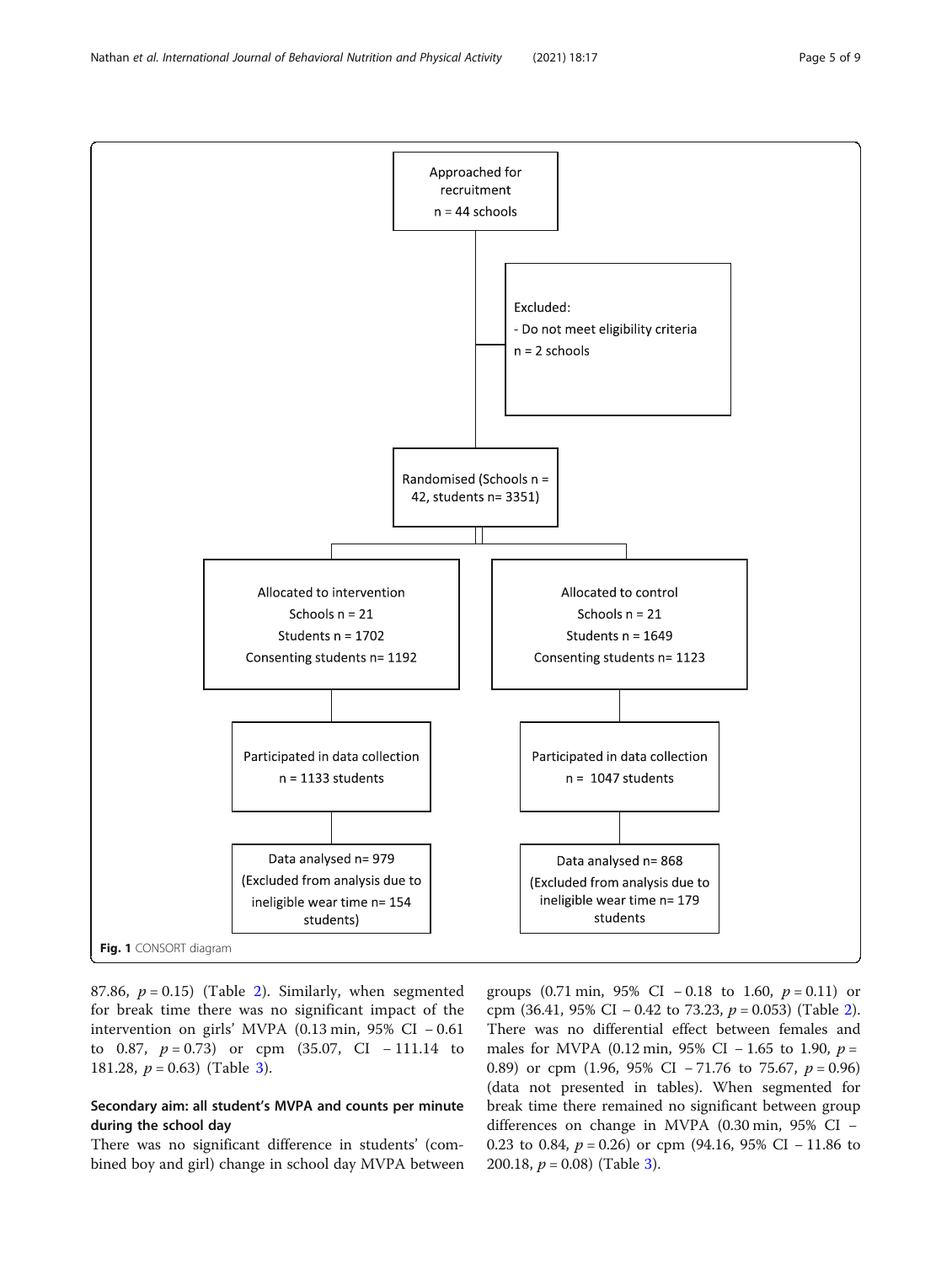<span id="page-5-0"></span>Nathan et al. International Journal of Behavioral Nutrition and Physical Activity (2021) 18:17 Page 6 of 9

Table 1 Characteristics of schools and participants

| <b>Characteristics</b>              | Intervention    | Control         |
|-------------------------------------|-----------------|-----------------|
| School                              | $N = 21$        | $N = 21$        |
| Mean school size                    | 290.24 (155.18) | 294.05 (168.52) |
| School Type                         |                 |                 |
| Catholic                            | 8               | 9               |
| Government                          | 13              | 12              |
| Urban/ Rural Index                  |                 |                 |
| Major cities                        | 10 (48%)        | 11 (52%)        |
| Inner and outer regional and remote | 11 (52%)        | 10 (48%)        |
| Socio-economic index                |                 |                 |
| Most disadvantaged                  | 15 (71%)        | 12 (57%)        |
| Least disadvantaged                 | 6 (29%)         | 9 (43%)         |
| <b>Student</b>                      | $N = 979$       | $N = 868$       |
| Female                              | 501 (51%)       | 460 (53%)       |
| Mean age (SD)                       | 8.22 (0.70)     | 8.15(0.67)      |
| Class                               |                 |                 |
| Grade 2                             | 478 (49%)       | 475 (55%)       |
| Grade 3                             | 501 (51%)       | 393 (45%)       |
| Urban/ Rural Index                  |                 |                 |
| Major cities                        | 655 (67%)       | 448 (52%)       |
| Inner/outer/remote                  | 324 (33%)       | 420 (48%)       |
| Socio-economic index                |                 |                 |
| Most disadvantaged                  | 499 (51%)       | 435 (50%)       |
| Least disadvantaged                 | 480 (49%)       | 433 (50%)       |

#### Exploratory analyses: light and sedentary activity

Among girls, exploratory analyses releveled nonsignificant improvements between groups on measures of change in both light (1.47 min, 95% CI − 0.06 to 3.00,  $p = 0.059$ ) and sedentary activity (−2.23 min; 95% CI − 4.49 to 0.02,  $p = 0.052$ ) (Table [2\)](#page-6-0). Change in light activity during break times, was significantly higher among girls attending intervention schools (0.62 min, 95% CI 0.15 to 1.10,  $p = 0.012$ ) relative to control schools (Table [3\)](#page-6-0).

For all students combined, exploratory analysis revealed non-significant differences between groups on measures of change in light activity (1.06, 95% CI − 0.05 to 2.17,  $p = 0.06$ ) and significant differences on measures of sedentary activity (− 1.77, 95% CI − 3.40 to − 0.14,  $p =$ 0.035) (Table [2\)](#page-6-0). When segmented for break time, however, there were significant differences between groups for both change in light (0.51, 95% CI 0.16 to 0.85,  $p <$ 0.01) and sedentary activity (− 0.81, 95% CI − 1.45 to − 0.17,  $p = 0.014$ ) (Table [3](#page-6-0)).

## **Discussion**

To our knowledge, this is the first randomized controlled trial to assess, via accelerometry, the impact of students', in particular girls', school uniforms on their school-day physical activity. The study found no significant differences between groups on the primary aim of change in girls MVPA and total physical activity (cpm) from the usual uniform day to intervention day. However, exploratory analysis found small improvements in light intensity physical activity (1.47, 95% CI -0.06, 3.00,  $p = 0.059$ ) and reductions in sedentary activity (-2.23, 95% CI -4.49, 0.02,  $p = 0.052$  favoring girls in the intervention group, which approached significance. For all students combined, this study found significant reductions, relative to controls among intervention students, in sedentary activity (− 1.77, 95% CI -3.40, − 0.14,  $p =$ 0.035). Such improvements in light intensity physical activity and sedentary behavior however, are very small in absolute terms and were uncertain.

On measures of MVPA, the effect sizes reported in this trial, while non-significant, appeared higher than previous trials. The most recent meta-analysis of cRCTs with accelerometer-measured outcomes found a standardised mean difference (SMD) in girls MVPA of 0.07 (95% CI: − 0.07, 0.21) across 14 school-based interventions [\[12](#page-8-0)]. The effect reported in this trial, were equivalent to a SMD in MVPA of 0.46 (95% CI: − 0.46, 1.39), and represents the second highest point estimate (effect) of all physical activity interventions identified in this recent systematic review. Importantly, the effect size was achieved by an intervention that is likely far less expensive to implement than the complex multicomponent interventions previously trialled. These characteristics make the intervention a potentially attractive candidate for large scale implementation if the effects can be confirmed longer-term in a larger randomized controlled trial.

Surprisingly, there was no significant differential effect of the intervention by gender on MVPA or counts per minute. However, for all students, measures of total physical activity (cpm) approached statistical significance (0.053). The findings suggest that traditional school uniforms impede physical activity among boys and girls and that changes to school uniforms may be beneficial for all students, but that it may not reduce the considerable gap in physical activity between the sexes. Additional intervention strategies that target activity in girls more broadly in the school environment to ensure they have equitable access to space, equipment and that activities focus on enjoyment may be required to achieve this [\[24](#page-8-0)].

While undertaken as exploratory analyses the intervention significantly reduced sedentary activity of all students. There did, however, appear to be differential effects of the intervention, on measures of light and sedentary activity. For example subgroup analyses on measures of sedentary activity found the effect size approached significance for girls (− 2.23, 95% CI − 4.49 to 0.02,  $p = 0.052$ ) but was almost twice that reported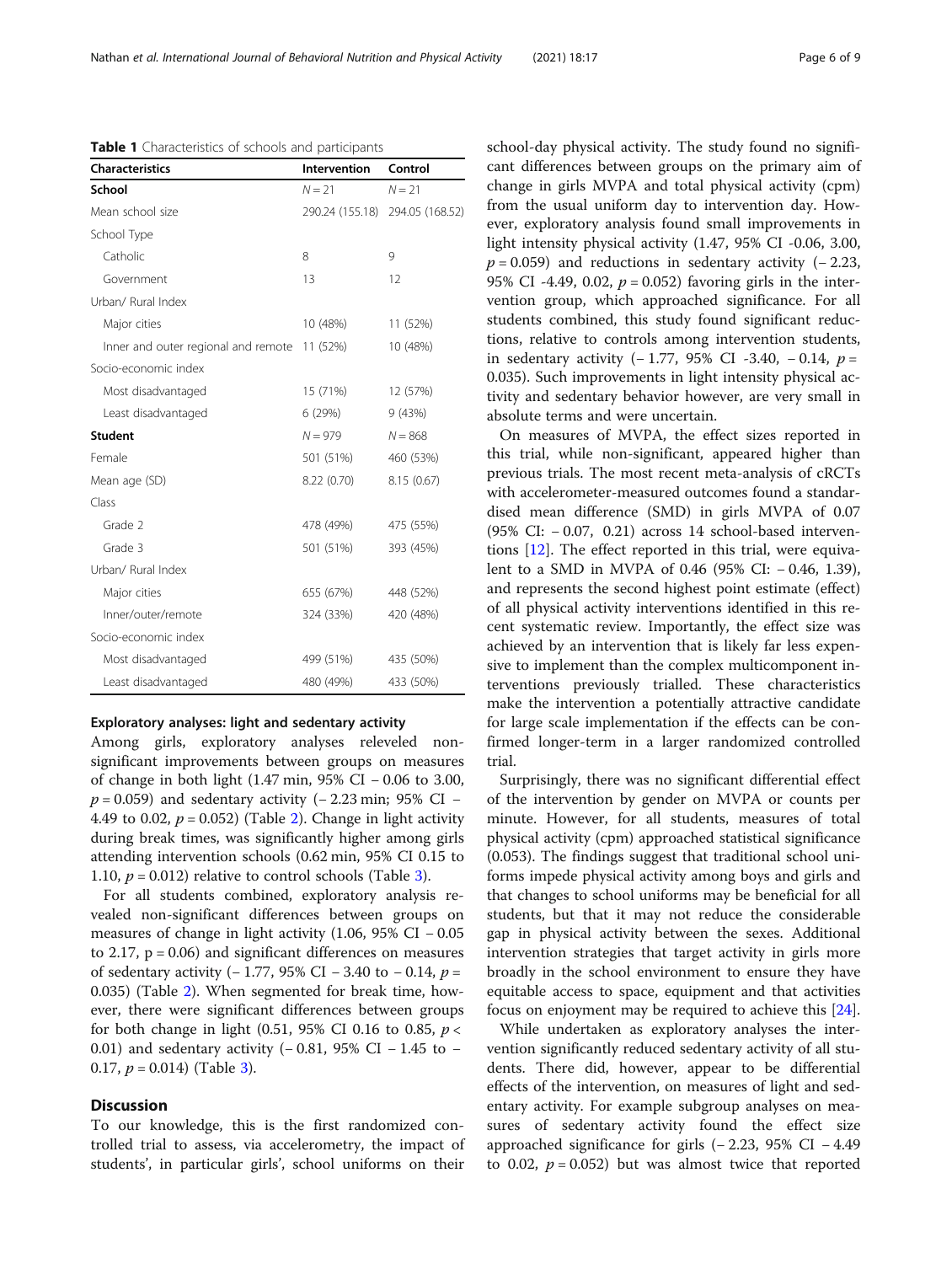|                         | 1. Intervention                            |                         | 2. Control                  |                         | <b>Group x Intervention Day</b><br><b>Differential effect</b> |                 |
|-------------------------|--------------------------------------------|-------------------------|-----------------------------|-------------------------|---------------------------------------------------------------|-----------------|
| Outcome                 | Intervention day<br>mean (SD)              | Usual day<br>mean (SD)  | Comparison day<br>mean (SD) | Usual day<br>mean (SD)  | <b>Estimate<sup>a</sup></b>                                   | <i>p</i> -value |
|                         | Moderate-vigorous physical activity (MVPA) |                         |                             |                         |                                                               |                 |
| Girls                   | $36.87$ (SD = 11.49)                       | $36.24$ (SD = 12.19)    | $35.56$ (SD = 11.81)        | $35.57$ (SD = 12.00)    | $0.76$ $[-0.47; 1.99]$                                        | 0.22            |
| <b>Boys</b>             | 40.99 $(SD = 12.55)$                       | $39.76$ (SD = 12.11)    | $40.52$ (SD = 12.65)        | $40.38$ (SD = 13.13)    | $0.64$ $[-0.65; 1.92]$                                        | 0.32            |
| All students            | $38.88$ (SD = 12.19)                       | $37.94$ (SD = 12.27)    | $37.94$ (SD = 12.53)        | $37.83$ (SD = 12.77)    | $0.71$ $[-0.18; 1.60]$                                        | 0.11            |
| Counts per minute (cpm) |                                            |                         |                             |                         |                                                               |                 |
| Girls                   | $2572.00$ (SD = 475.56)                    | $2530.32$ (SD = 516.98) | $2500.05$ (SD = 477.19)     | $2495.40$ (SD = 491.03) | 36.99 [-13.88; 87.86]                                         | 0.15            |
| Boys                    | $2820.61$ (SD = 522.13)                    | $2764.54$ (SD = 516.01) | $2783.29$ (SD = 524.40)     | $2759.39$ (SD = 537.64) | 35.04 [-18.34; 88.41]                                         | 0.19            |
| All students            | $2693.38$ (SD = 513.86)                    | $2643.55$ (SD = 529.51) | $2634.83$ (SD = 521.72)     | $2619.25$ (SD = 530.37) | 36.41 [-0.42; 73.23]                                          | 0.053           |
| Light physical activity |                                            |                         |                             |                         |                                                               |                 |
| Girls                   | $115.00$ (SD = 17.92)                      | $111.82$ (SD = 19.73)   | $113.18$ (SD = 20.65)       | $111.77$ (SD = 18.91)   | $1.47$ $[-0.06; 3.00]$                                        | 0.059           |
| Boys                    | $118.69$ (SD = 18.81)                      | $115.06$ (SD = 19.26)   | $116.47$ (SD = 20.66)       | $114.81$ (SD = 19.11)   | $0.58$ [ $-1.02$ ; 2.19]                                      | 0.47            |
| All students            | $116.80$ (SD = 18.45)                      | $113.39$ (SD = 19.57)   | $114.72$ (SD = 20.70)       | $113.18$ (SD = 19.05)   | $1.06$ $[-0.05; 2.17]$                                        | 0.06            |
| Sedentary activity      |                                            |                         |                             |                         |                                                               |                 |
| Girls                   | $201.31$ (SD = 25.62)                      | $204.18$ (SD = 28.33)   | $203.87$ (SD = 26.80)       | $204.01$ (SD = 27.08)   | $-2.23$ [ $-4.49; 0.02$ ]                                     | 0.052           |
| <b>Boys</b>             | $193.16$ (SD = 25.60)                      | $195.39$ (SD = 27.21)   | $195.02$ (SD = 26.65)       | $198.35$ (SD = 26.15)   | $-1.22$ [ $-3.58$ ; 1.15]                                     | 0.31            |
| All students            | $197.33$ (SD = 25.92)                      | $199.93$ (SD = 28.13)   | $199.68$ (SD = 27.08)       | $201.34$ (SD = 26.81)   | $-1.77$ [ $-3.40$ : $-0.14$ ]                                 | $0.035^{*}$     |

<span id="page-6-0"></span>Table 2 Between group mean differences in students' change in physical activity levels during school hours

<sup>a</sup>controlling for students socio-economic, school type, geographic location, wear time and sex

among boys  $(-1.22, 95\% \text{ CI} - 3.58 \text{ to } 1.15, p = 0.31).$ Given the increase in girls light physical activity the intervention may be successful in facilitating less rigorous play-based activities for girls. Further research, including observational methods that can capture physical activity characteristics and context is required to confirm the effects of the intervention on these outcomes and test this hypothesis. However, the effect sizes reported for both measures of light and sedentary behaviour were very small in absolute terms, and may confer little benefit to individual health status. The inclusion of other intervention components may be required to further enhance the impact of the intervention on these measures.

## Limitations

The findings of the study should be considered in the context of a number of limitations. First, the trial

outcomes were assessed based on a one-day intervention. A larger RCT assessing the effects over a longer exposure period, is required to verify the findings of this trial, to allow for any initial reactivity to the uniform changes and to assess sustained effects. Second, the trial only assessed physical activity across the school day. Potentially, increases in physical activity occurring at school may have been offset by some reductions occurring outside of school hours. Conversely the opportunity to wear sports uniform and sports shoes to school may have encouraged some children to utilise active transport to and from school thus having a positive impact on physical activity levels out of school hours. As 24-h physical activity data were not assessed, the extent to which this occurred is unknown and thus should be addressed in a future trial. Third, due to timing and resource constraints we fell short of recruiting our intended sample of 60 schools which would have

Table 3 Differential effect in students' physical activity levels during break time

|                                                   | Moderate-vigorous physical activity (MVPA) | Counts per minute (cpm)                  | Light physical activity                  | Sedentary activity                                 |
|---------------------------------------------------|--------------------------------------------|------------------------------------------|------------------------------------------|----------------------------------------------------|
| Estimate <sup>a</sup> (95% CI) ( <i>p</i> -value) |                                            |                                          |                                          |                                                    |
| Girls                                             | $0.13$ (- 0.61, 0.87) ( $p = 0.73$ )       | $35.07$ [-111.14; 181.28] ( $p = 0.63$ ) | $0.62$ [0.15; 1.10]<br>$(p = 0.012)^{*}$ | $-0.75$ [ $-1.63$ ; 0.13]<br>$(p = 0.09)$          |
| <b>Boys</b>                                       | $0.50$ [- 0.27; 1.28] ( $p = 0.20$ )       | 160.56 [6.99; 314.14] ( $p = 0.041$ )    | $0.38$ [ $-0.12$ ; 0.88]<br>$(p = 0.13)$ | $-0.88$ [ $-1.80$ ; 0.04]<br>$(p = 0.06)$          |
| All students                                      | $0.30$ [- 0.23; 0.84] ( $p = 0.26$ )       | 94.16 [-11.86; 200.18] $p = 0.08$        | $0.51$ [0.16; 0.85]<br>$(p < 0.01)^*$    | $-0.81$ [ $-1.45$ ; $-0.17$ ]<br>$(p = 0.014)^{*}$ |

<sup>a</sup>controlling for students socio-economic, school type, geographic location and wear time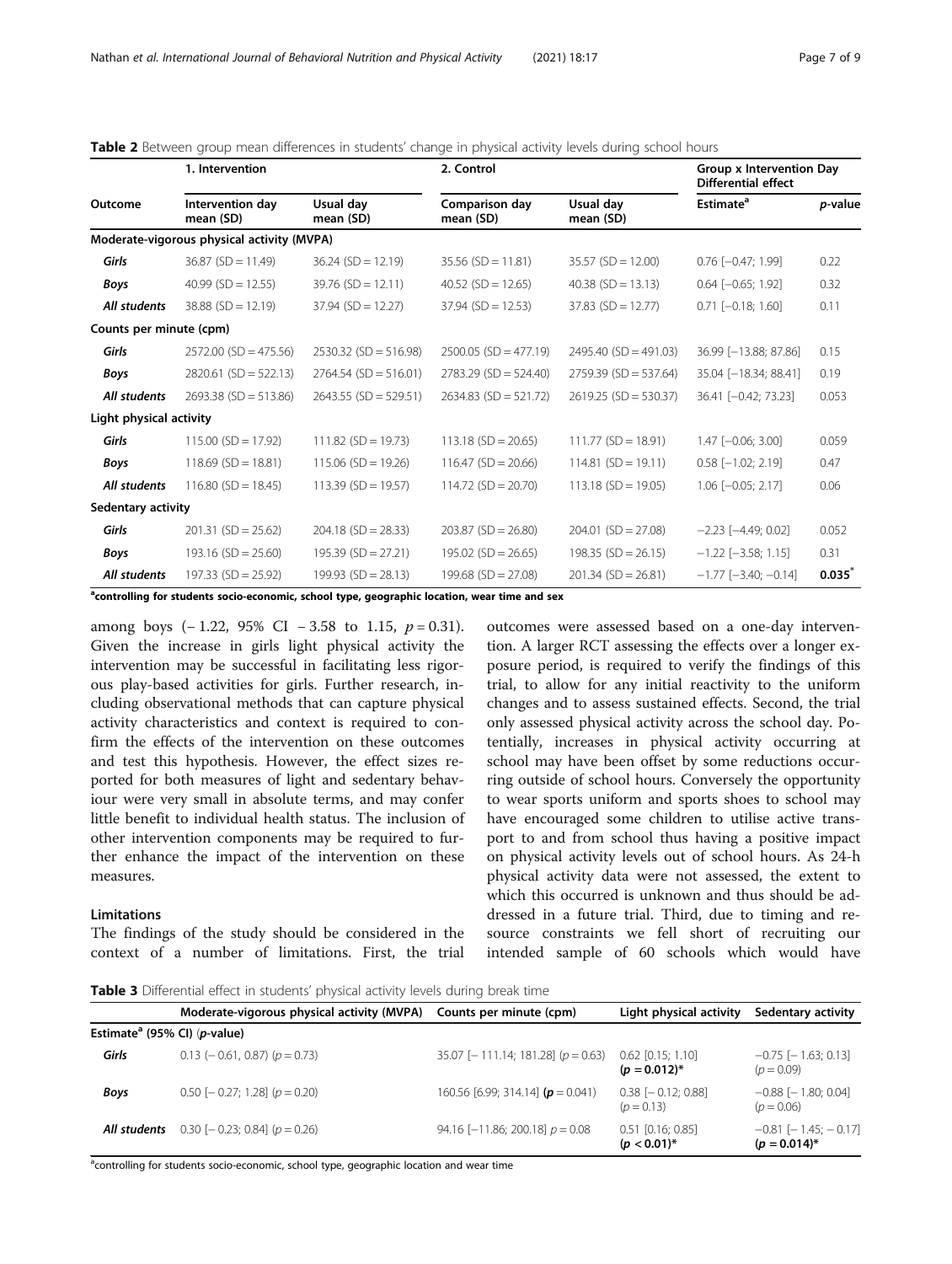<span id="page-7-0"></span>provided more precision around the effect size of our primary aim. Given the potential for this intervention to be delivered to a large number of schools adequately powered future trials to detect clinically meaningful changes is needed. Fourth, in order for any policy change to be implemented within schools it must have the support of the school community, which was not measured as part of this trial. However studies conducted by the research team suggests that there is overwhelming support from students, in particular girls [\[25](#page-8-0)], their parents and teachers [\[26\]](#page-8-0) for the implementation of sports uniforms only, with many reporting that it would make them more active at school. Finally, the trial was conducted in one region of NSW Australia. The generalisability of the findings to schools in other jurisdictions is limited.

## Conclusion

Girls' tendency to engage in less physical activity, and higher levels of sedentary activity, may significantly impact on their immediate and long-term physical, social, cognitive and psychological health. Thus, there has been considerable investment in school-based interventions that aim to engage girls and facilitate their physical activity opportunities. The findings of this trial suggest that simple uniform changes, a low cost, easily disseminated intervention, may be capable of achieving small improvements in measures of student physical activity and may contribute to improvements in population level physical activity if implemented as part of more comprehensive public health initiatives.

## Supplementary Information

The online version contains supplementary material available at [https://doi.](https://doi.org/10.1186/s12966-021-01084-0) [org/10.1186/s12966-021-01084-0.](https://doi.org/10.1186/s12966-021-01084-0)

**Additional file 1.** CONSORT 2010 checklist of information to include when reporting a randomised trial\*.

#### Acknowledgements

The authors wish to thank the schools and students for their participation in this study.

#### Authors' contributions

NN, NM and LW conceived the intervention concept. NN, NM, RS, SY and LW secured funding for the study. NN and NM, guided the design of the intervention. NN, KH, AH, CL, ST, LW guided the evaluation design and analysis plan. NM managed school and student recruitment and intervention delivery and data collection. ST led the management of accelerometer data. CL and AH led statistical analysis. NN led the development of this manuscript with all authors reviewing, editing, and approving the final version of the paper.

#### Funding

This work was funded by Hunter Children's Research Foundation (HCRF), Hunter Medical Research Institute (HMRI) and Hunter New England Population Health. NN is supported by a NHMRC TRIP Fellowship (APP1132450) and a Hunter New England Clinical Research Fellowship; LW is supported by a NHMRC Career Development Fellowship (APP1128348), Heart Foundation Future Leader Fellowship (101175) and a Hunter New England Clinical Research Fellowship; RS is supported by a NHMRC TRIP Fellowship (APP1150661). SY is a supported by a postdoctoral research fellow funded by the National Heart Foundation (Award No. 100547) and Australian Research Council (DE170100382). None of these funding bodies had any role in the design, data collection, analysis or interpretation of data.

#### Availability of data and materials

The datasets used and analyzed during the current study are available from the corresponding author on reasonable request.

#### Ethics approval and consent to participate

Approval to conduct this study was obtained from Hunter New England Human Research Ethics Committee (06/07/26/4.04), University of Newcastle (H-2008-0343), and the NSW Department of Education and Maitland-Newcastle Catholic Schools Office. Active parent/ carer consent was obtained for all children. Participating children were also asked to provide verbal assent on the day of data collection.

#### Consent for publication

Not applicable.

#### Competing interests

The authors declare no competing interests.

#### Author details

<sup>1</sup> Hunter New England Population Health, Hunter New England Area Health Service, Newcastle; Locked Bag No. 10, Wallsend, NSW 2287, Australia. <sup>2</sup>School of Medicine and Public Health, The University of Newcastle University Drive, Callaghan, NSW 2308, Australia. <sup>3</sup>Priority Research Centre for Health Behaviour, The University of Newcastle, University Drive, Callaghan, NSW 2308, Australia. <sup>4</sup>Hunter Medical Research Institute, 1/Kookaburra Circuit, New Lambton Heights, NSW 2305, Australia. <sup>5</sup>Institute of Health and Biomedical Innovation at Queensland Centre for Children's Health Research, Queensland University of Technology, Brisbane, Australia.

#### Received: 6 May 2020 Accepted: 11 January 2021 Published online: 23 January 2021

#### References

- 1. Okely AD SJ, Vella SA, Cliff D, Timperio A, Tremblay M, Trost SG, Shilton T, Hinkley T, Ridgers N, Phillipson L, Hesketh K, Parrish A-M, Janssen X, Brown M, Emmel J, Marino N. A Systematic Review to update the Australian Physical Activity Guidelines for Children and Young People. Report prepared for the Australian Government Department of Health; 2012.
- 2. Telama R, Yang X, Viikari J, Valimaki I, Wanne O, Raitakari O. Physical activity from childhood to adulthood: a 21-year tracking study. Am J Prev Med. 2005;28(3):267–73.
- 3. Schranz N, Glennon V, Evans J, et al. Results from Australia's 2018 Report Card on Physical Activity for Children and Youth. J Phys Activity and Health. 2018;15(Supplement 2):S315–7.
- 4. Ekelund U, Luan J, Sherar LB, Esliger DW, Griew P, Cooper A. Association of moderate to vigorous physical activity and sedentary time with cardiometabolic risk factors in children and adolescents. JAMA : the journal of the American Medical Association. 2012;307(7):704–12.
- 5. Telford RM, Telford RD, Olive LS, Cochrane T, Davey R. Why are girls less physically active than boys? Findings from the LOOK longitudinal study. PLoS One. 2016;11(3):e0150041.
- 6. Nettlefold L, McKay HA, Warburton DER, McGuire KA, Bredin SSD, Naylor PJ. The challenge of low physical activity during the school day: at recess, lunch and in physical education. Br J Sports Med. 2011;45(10):813–9.
- 7. World Health Organization (WHO). Global recommendations on physical activity for health. Geneva: World Health Organization; 2010.
- 8. Dobbins M, Husson H, DeCorby K, LaRocca RL. School-based physical activity programs for promoting physical activity and fitness in children and adolescents aged 6 to 18. Cochrane Datab Syst Rev. 2013;2:Cd007651.
- 9. Metcalf B, Henley W, Wilkin T. Effectiveness of intervention on physical activity of children: systematic review and meta-analysis of controlled trials with objectively measured outcomes (EarlyBird 54). BMJ. 2012;345:e5888.